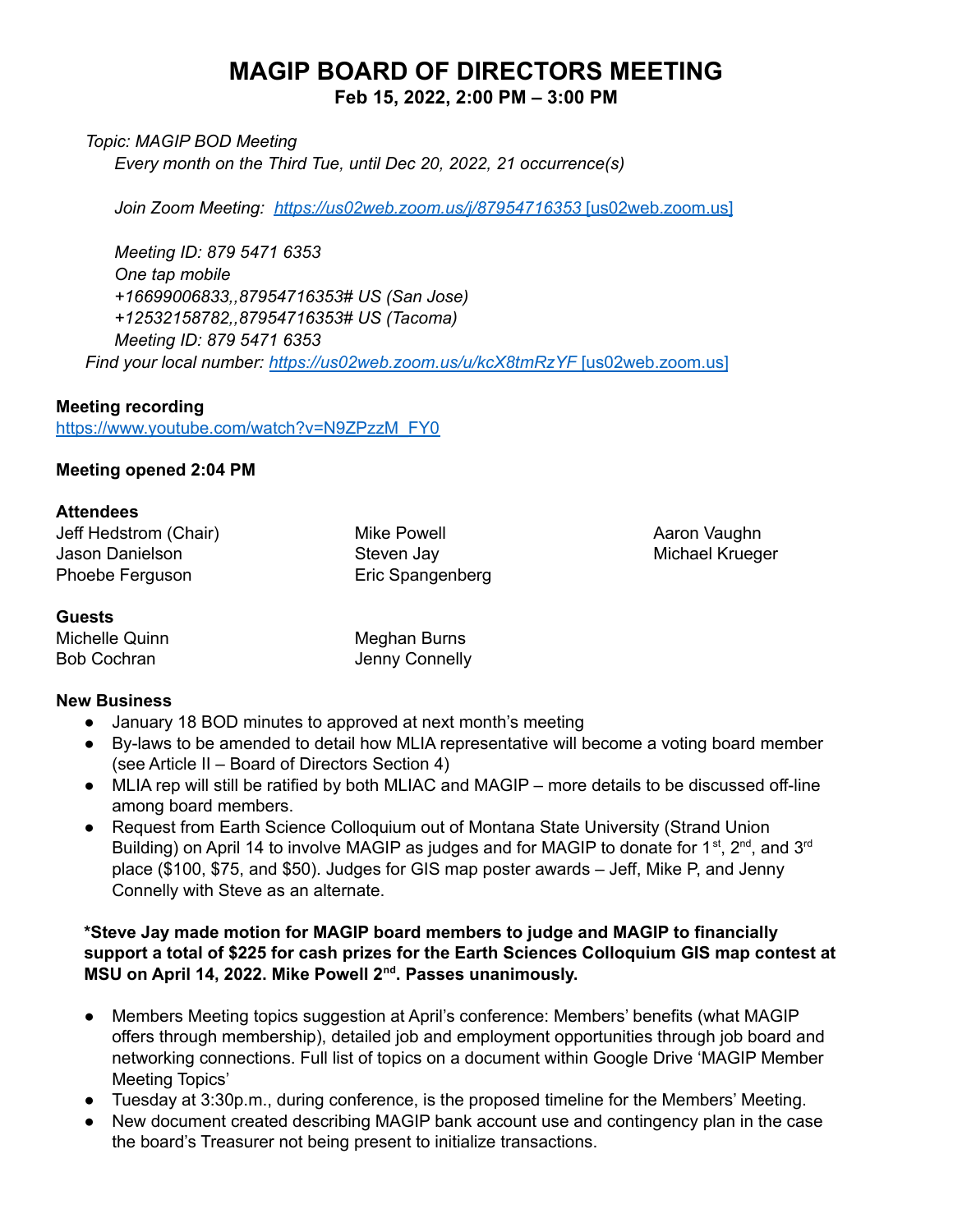**Motion to enact new policy for financial account with a bank Key Executive and Co-Signer by Mike Powell. Phoebe 2 nd . Passes unanimously.**

- Ongoing business Possibility of creating a Communication Specialist position.
	- $\circ$  Position duties will be described through board member meeting collaboration and feedback through MAGIP members. It may either be a board elected position or by ad-hoc.
- Future state of MAGIP job board also to be discussed in future meetings and through member feedback.
- June 2022 BOD quarterly meeting suggested by Jeff to be located in Bozeman or Billing (includes new board elected members).
- BOD election schedule discussed: Ballot to be sent out through MAGIP.org website (Wild Apricot) with nominations in April, elections in May, and to have new members at the first meeting by the beginning of June.

## **Reports**

## **Treasurer's Report - Nate Wold Not Present**

## **Conference Committee - Phoebe**

- Conference Updates:
	- 11 sponsors, 13 registered people, and 40 presentations, also 1 poster submission but no award nominations.
	- Imagine Nation Brewery will not be able to present, but will host an informal networking meetup Monday night at the brewery location.
	- Student scholarships deadline is Feb 18.
	- Representatives from Esri, Shane Clarke and Jan Cunningham, confirmed to be attending the April conference - Michael Krueger suggested they could be asked to speak on Monday during the conference and will connect with them to ask.

## **Technical Committee - Jason**

- Jason confirms he received an email stating the co-owner, Fernanda, from Imagine Nation Brewing cannot do keynote speech because of the brewery business being put up for sale. However there is a meet-up at the brewery that Monday night and the co-owner, Fernanda, will host a talk there.
- All conference workshops are confirmed and on the MAGIP site.

## **Member Development - Steve Jay**

- Salary Survey rough draft nearly done. Aaron and Jeff will finish sections to help finalize the draft.
- Steve will help Tommy Luksha by filling in and hosting his special interest group (SIG) for local government and will present on the topic of county addressing.

## **Web - Meghan Burns**

- Rob has grant and scholarship info completed and is now on site.
- Conference updates are continuing to be uploaded.